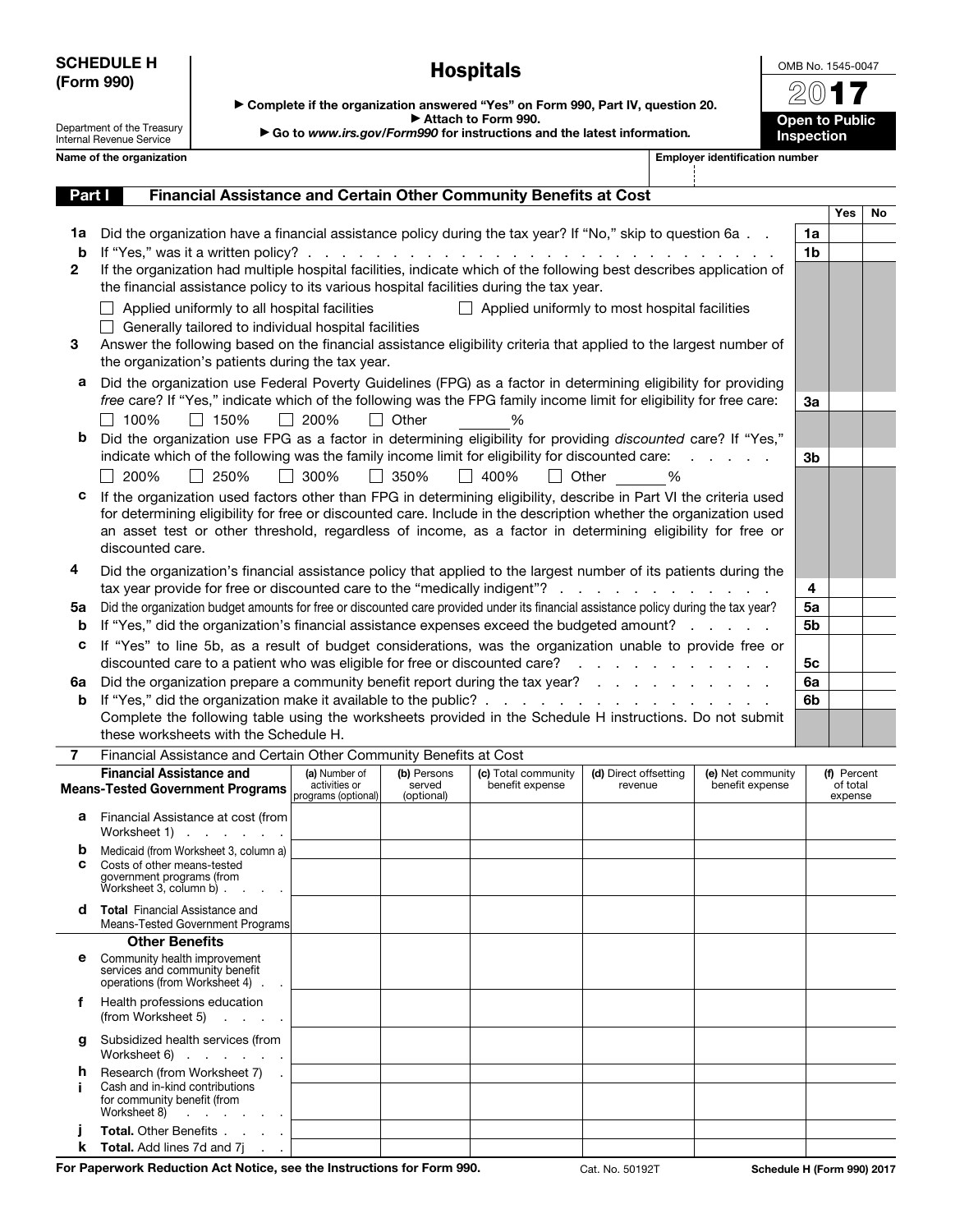#### Schedule H (Form 990) 2017 Page 2

Part II Community Building Activities Complete this table if the organization conducted any community building activities during the tax year, and describe in Part VI how its community building activities promoted the health of the communities it serves.

|                        |                                                                                                                                                                                                                                                                                                                                                                                                                                                                                                                                                                                                                                                                                                                                                                                                                           | (a) Number of<br>activities or<br>programs<br>(optional) | (b) Persons<br>served<br>(optional)              | (c) Total community<br>building expense | (d) Direct offsetting<br>revenue                       | (e) Net community<br>building expense                                                       | (f) Percent of<br>total expense |                                                     |  |
|------------------------|---------------------------------------------------------------------------------------------------------------------------------------------------------------------------------------------------------------------------------------------------------------------------------------------------------------------------------------------------------------------------------------------------------------------------------------------------------------------------------------------------------------------------------------------------------------------------------------------------------------------------------------------------------------------------------------------------------------------------------------------------------------------------------------------------------------------------|----------------------------------------------------------|--------------------------------------------------|-----------------------------------------|--------------------------------------------------------|---------------------------------------------------------------------------------------------|---------------------------------|-----------------------------------------------------|--|
| 1.                     | Physical improvements and housing                                                                                                                                                                                                                                                                                                                                                                                                                                                                                                                                                                                                                                                                                                                                                                                         |                                                          |                                                  |                                         |                                                        |                                                                                             |                                 |                                                     |  |
| 2                      | Economic development                                                                                                                                                                                                                                                                                                                                                                                                                                                                                                                                                                                                                                                                                                                                                                                                      |                                                          |                                                  |                                         |                                                        |                                                                                             |                                 |                                                     |  |
| 3                      | Community support                                                                                                                                                                                                                                                                                                                                                                                                                                                                                                                                                                                                                                                                                                                                                                                                         |                                                          |                                                  |                                         |                                                        |                                                                                             |                                 |                                                     |  |
| 4                      | Environmental improvements                                                                                                                                                                                                                                                                                                                                                                                                                                                                                                                                                                                                                                                                                                                                                                                                |                                                          |                                                  |                                         |                                                        |                                                                                             |                                 |                                                     |  |
| 5                      | Leadership development and training                                                                                                                                                                                                                                                                                                                                                                                                                                                                                                                                                                                                                                                                                                                                                                                       |                                                          |                                                  |                                         |                                                        |                                                                                             |                                 |                                                     |  |
|                        | for community members                                                                                                                                                                                                                                                                                                                                                                                                                                                                                                                                                                                                                                                                                                                                                                                                     |                                                          |                                                  |                                         |                                                        |                                                                                             |                                 |                                                     |  |
| 6                      | Coalition building                                                                                                                                                                                                                                                                                                                                                                                                                                                                                                                                                                                                                                                                                                                                                                                                        |                                                          |                                                  |                                         |                                                        |                                                                                             |                                 |                                                     |  |
| 7                      | Community health improvement advocacy                                                                                                                                                                                                                                                                                                                                                                                                                                                                                                                                                                                                                                                                                                                                                                                     |                                                          |                                                  |                                         |                                                        |                                                                                             |                                 |                                                     |  |
| 8                      | Workforce development                                                                                                                                                                                                                                                                                                                                                                                                                                                                                                                                                                                                                                                                                                                                                                                                     |                                                          |                                                  |                                         |                                                        |                                                                                             |                                 |                                                     |  |
| 9                      | Other                                                                                                                                                                                                                                                                                                                                                                                                                                                                                                                                                                                                                                                                                                                                                                                                                     |                                                          |                                                  |                                         |                                                        |                                                                                             |                                 |                                                     |  |
| 10                     | <b>Total</b>                                                                                                                                                                                                                                                                                                                                                                                                                                                                                                                                                                                                                                                                                                                                                                                                              |                                                          |                                                  |                                         |                                                        |                                                                                             |                                 |                                                     |  |
|                        | Part III<br><b>Bad Debt, Medicare, &amp; Collection Practices</b>                                                                                                                                                                                                                                                                                                                                                                                                                                                                                                                                                                                                                                                                                                                                                         |                                                          |                                                  |                                         |                                                        |                                                                                             |                                 |                                                     |  |
|                        | <b>Section A. Bad Debt Expense</b>                                                                                                                                                                                                                                                                                                                                                                                                                                                                                                                                                                                                                                                                                                                                                                                        |                                                          |                                                  |                                         |                                                        |                                                                                             |                                 | Yes   No                                            |  |
| 1                      | Did the organization report bad debt expense in accordance with Healthcare Financial Management Association Statement No. 15?                                                                                                                                                                                                                                                                                                                                                                                                                                                                                                                                                                                                                                                                                             |                                                          |                                                  |                                         |                                                        |                                                                                             | 1                               |                                                     |  |
| 2                      | Enter the amount of the organization's bad debt expense. Explain in Part VI the                                                                                                                                                                                                                                                                                                                                                                                                                                                                                                                                                                                                                                                                                                                                           |                                                          |                                                  |                                         |                                                        |                                                                                             |                                 |                                                     |  |
|                        | methodology used by the organization to estimate this amount                                                                                                                                                                                                                                                                                                                                                                                                                                                                                                                                                                                                                                                                                                                                                              |                                                          |                                                  |                                         |                                                        | $\mathbf{2}$                                                                                |                                 |                                                     |  |
| З                      | Enter the estimated amount of the organization's bad debt expense attributable to<br>patients eligible under the organization's financial assistance policy. Explain in Part VI the<br>methodology used by the organization to estimate this amount and the rationale, if any,<br>for including this portion of bad debt as community benefit.                                                                                                                                                                                                                                                                                                                                                                                                                                                                            |                                                          |                                                  | and the contract of the contract of     |                                                        | 3                                                                                           |                                 |                                                     |  |
| 4                      | Provide in Part VI the text of the footnote to the organization's financial statements that describes bad debt<br>expense or the page number on which this footnote is contained in the attached financial statements.                                                                                                                                                                                                                                                                                                                                                                                                                                                                                                                                                                                                    |                                                          |                                                  |                                         |                                                        |                                                                                             |                                 |                                                     |  |
| 5<br>6<br>7<br>8<br>9а | <b>Section B. Medicare</b><br>5<br>Enter total revenue received from Medicare (including DSH and IME)<br>6<br>Enter Medicare allowable costs of care relating to payments on line 5<br>$\overline{7}$<br>Subtract line 6 from line 5. This is the surplus (or shortfall)<br>Describe in Part VI the extent to which any shortfall reported in line 7 should be treated as community<br>benefit. Also describe in Part VI the costing methodology or source used to determine the amount reported<br>on line 6. Check the box that describes the method used:<br>$\Box$ Cost accounting system<br>$\Box$ Cost to charge ratio<br>Other<br>$\mathbf{L}$<br><b>Section C. Collection Practices</b><br>Did the organization have a written debt collection policy during the tax year?<br>9а<br>$\mathbf{r}$ and $\mathbf{r}$ |                                                          |                                                  |                                         |                                                        |                                                                                             |                                 |                                                     |  |
| $\mathbf b$            | If "Yes," did the organization's collection policy that applied to the largest number of its patients during the tax year contain provisions<br>on the collection practices to be followed for patients who are known to qualify for financial assistance? Describe in Part VI                                                                                                                                                                                                                                                                                                                                                                                                                                                                                                                                            |                                                          |                                                  |                                         |                                                        |                                                                                             | 9b                              |                                                     |  |
| Part IV                | Management Companies and Joint Ventures (owned 10% or more by officers, directors, trustees, key employees, and physicians-see instructions)                                                                                                                                                                                                                                                                                                                                                                                                                                                                                                                                                                                                                                                                              |                                                          |                                                  |                                         |                                                        |                                                                                             |                                 |                                                     |  |
|                        | (a) Name of entity                                                                                                                                                                                                                                                                                                                                                                                                                                                                                                                                                                                                                                                                                                                                                                                                        |                                                          | (b) Description of primary<br>activity of entity |                                         | (c) Organization's<br>profit % or stock<br>ownership % | (d) Officers, directors,<br>trustees, or key<br>employees' profit %<br>or stock ownership % |                                 | (e) Physicians'<br>profit % or stock<br>ownership % |  |
| 1                      |                                                                                                                                                                                                                                                                                                                                                                                                                                                                                                                                                                                                                                                                                                                                                                                                                           |                                                          |                                                  |                                         |                                                        |                                                                                             |                                 |                                                     |  |
| 2                      |                                                                                                                                                                                                                                                                                                                                                                                                                                                                                                                                                                                                                                                                                                                                                                                                                           |                                                          |                                                  |                                         |                                                        |                                                                                             |                                 |                                                     |  |
| 3                      |                                                                                                                                                                                                                                                                                                                                                                                                                                                                                                                                                                                                                                                                                                                                                                                                                           |                                                          |                                                  |                                         |                                                        |                                                                                             |                                 |                                                     |  |
| 4                      |                                                                                                                                                                                                                                                                                                                                                                                                                                                                                                                                                                                                                                                                                                                                                                                                                           |                                                          |                                                  |                                         |                                                        |                                                                                             |                                 |                                                     |  |
| 5                      |                                                                                                                                                                                                                                                                                                                                                                                                                                                                                                                                                                                                                                                                                                                                                                                                                           |                                                          |                                                  |                                         |                                                        |                                                                                             |                                 |                                                     |  |
| $\bf 6$                |                                                                                                                                                                                                                                                                                                                                                                                                                                                                                                                                                                                                                                                                                                                                                                                                                           |                                                          |                                                  |                                         |                                                        |                                                                                             |                                 |                                                     |  |
| $\bf 7$                |                                                                                                                                                                                                                                                                                                                                                                                                                                                                                                                                                                                                                                                                                                                                                                                                                           |                                                          |                                                  |                                         |                                                        |                                                                                             |                                 |                                                     |  |
| 8                      |                                                                                                                                                                                                                                                                                                                                                                                                                                                                                                                                                                                                                                                                                                                                                                                                                           |                                                          |                                                  |                                         |                                                        |                                                                                             |                                 |                                                     |  |
| 9                      |                                                                                                                                                                                                                                                                                                                                                                                                                                                                                                                                                                                                                                                                                                                                                                                                                           |                                                          |                                                  |                                         |                                                        |                                                                                             |                                 |                                                     |  |
| 10                     |                                                                                                                                                                                                                                                                                                                                                                                                                                                                                                                                                                                                                                                                                                                                                                                                                           |                                                          |                                                  |                                         |                                                        |                                                                                             |                                 |                                                     |  |
| 11                     |                                                                                                                                                                                                                                                                                                                                                                                                                                                                                                                                                                                                                                                                                                                                                                                                                           |                                                          |                                                  |                                         |                                                        |                                                                                             |                                 |                                                     |  |
| 12                     |                                                                                                                                                                                                                                                                                                                                                                                                                                                                                                                                                                                                                                                                                                                                                                                                                           |                                                          |                                                  |                                         |                                                        |                                                                                             |                                 |                                                     |  |
| 13                     |                                                                                                                                                                                                                                                                                                                                                                                                                                                                                                                                                                                                                                                                                                                                                                                                                           |                                                          |                                                  |                                         |                                                        |                                                                                             |                                 |                                                     |  |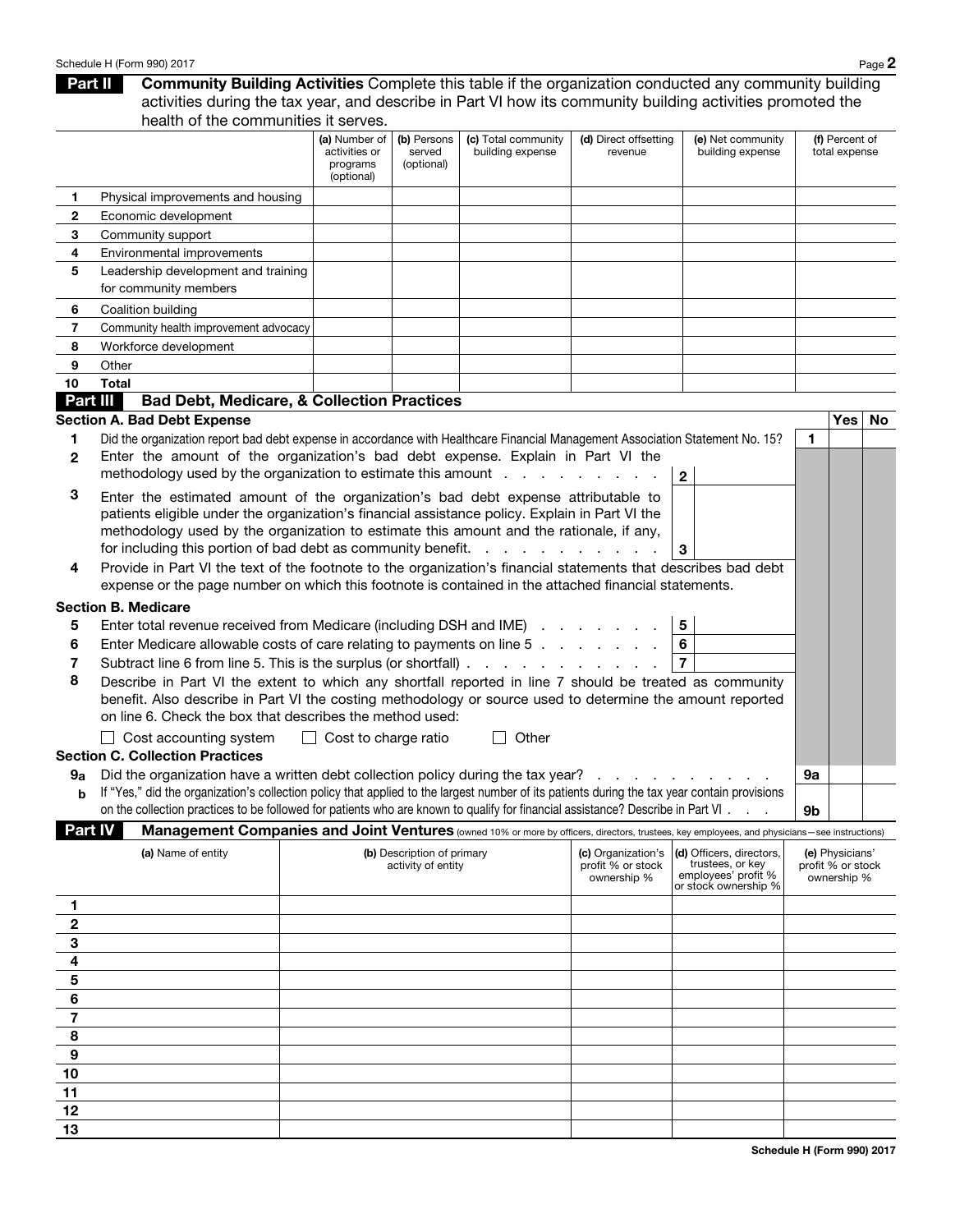| <b>Part V</b> Facility Information                                   |                   |                            |                     |                   |                          |                   |             |          |                  |                    |
|----------------------------------------------------------------------|-------------------|----------------------------|---------------------|-------------------|--------------------------|-------------------|-------------|----------|------------------|--------------------|
| <b>Section A. Hospital Facilities</b>                                |                   |                            |                     |                   |                          |                   |             |          |                  |                    |
| (list in order of size, from largest to smallest-see instructions)   |                   |                            |                     |                   |                          |                   | ER-24 hours | ER-other |                  |                    |
| How many hospital facilities did the organization operate during     | Licensed hospital |                            |                     | Teaching hospital |                          | Research facility |             |          |                  |                    |
| the tax year?                                                        |                   |                            | Children's hospital |                   | Critical access hospital |                   |             |          |                  |                    |
| Name, address, primary website address, and state license number     |                   | General medical & surgical |                     |                   |                          |                   |             |          |                  | Facility           |
| (and if a group return, the name and EIN of the subordinate hospital |                   |                            |                     |                   |                          |                   |             |          |                  | reporting<br>group |
| organization that operates the hospital facility)                    |                   |                            |                     |                   |                          |                   |             |          | Other (describe) |                    |
| $\mathbf{1}$<br><u> 1989 - Andrea Andrew Maria (h. 1989).</u>        |                   |                            |                     |                   |                          |                   |             |          |                  |                    |
|                                                                      |                   |                            |                     |                   |                          |                   |             |          |                  |                    |
|                                                                      |                   |                            |                     |                   |                          |                   |             |          |                  |                    |
|                                                                      |                   |                            |                     |                   |                          |                   |             |          |                  |                    |
|                                                                      |                   |                            |                     |                   |                          |                   |             |          |                  |                    |
| $\mathbf{2}$                                                         |                   |                            |                     |                   |                          |                   |             |          |                  |                    |
|                                                                      |                   |                            |                     |                   |                          |                   |             |          |                  |                    |
|                                                                      |                   |                            |                     |                   |                          |                   |             |          |                  |                    |
|                                                                      |                   |                            |                     |                   |                          |                   |             |          |                  |                    |
|                                                                      |                   |                            |                     |                   |                          |                   |             |          |                  |                    |
| $\mathbf{3}$                                                         |                   |                            |                     |                   |                          |                   |             |          |                  |                    |
|                                                                      |                   |                            |                     |                   |                          |                   |             |          |                  |                    |
|                                                                      |                   |                            |                     |                   |                          |                   |             |          |                  |                    |
|                                                                      |                   |                            |                     |                   |                          |                   |             |          |                  |                    |
| $\overline{4}$                                                       |                   |                            |                     |                   |                          |                   |             |          |                  |                    |
|                                                                      |                   |                            |                     |                   |                          |                   |             |          |                  |                    |
|                                                                      |                   |                            |                     |                   |                          |                   |             |          |                  |                    |
|                                                                      |                   |                            |                     |                   |                          |                   |             |          |                  |                    |
|                                                                      |                   |                            |                     |                   |                          |                   |             |          |                  |                    |
| $5\phantom{.0}$                                                      |                   |                            |                     |                   |                          |                   |             |          |                  |                    |
|                                                                      |                   |                            |                     |                   |                          |                   |             |          |                  |                    |
|                                                                      |                   |                            |                     |                   |                          |                   |             |          |                  |                    |
|                                                                      |                   |                            |                     |                   |                          |                   |             |          |                  |                    |
|                                                                      |                   |                            |                     |                   |                          |                   |             |          |                  |                    |
| 6                                                                    |                   |                            |                     |                   |                          |                   |             |          |                  |                    |
|                                                                      |                   |                            |                     |                   |                          |                   |             |          |                  |                    |
|                                                                      |                   |                            |                     |                   |                          |                   |             |          |                  |                    |
|                                                                      |                   |                            |                     |                   |                          |                   |             |          |                  |                    |
|                                                                      |                   |                            |                     |                   |                          |                   |             |          |                  |                    |
| 7                                                                    |                   |                            |                     |                   |                          |                   |             |          |                  |                    |
|                                                                      |                   |                            |                     |                   |                          |                   |             |          |                  |                    |
|                                                                      |                   |                            |                     |                   |                          |                   |             |          |                  |                    |
|                                                                      |                   |                            |                     |                   |                          |                   |             |          |                  |                    |
|                                                                      |                   |                            |                     |                   |                          |                   |             |          |                  |                    |
| 8                                                                    |                   |                            |                     |                   |                          |                   |             |          |                  |                    |
|                                                                      |                   |                            |                     |                   |                          |                   |             |          |                  |                    |
|                                                                      |                   |                            |                     |                   |                          |                   |             |          |                  |                    |
|                                                                      |                   |                            |                     |                   |                          |                   |             |          |                  |                    |
|                                                                      |                   |                            |                     |                   |                          |                   |             |          |                  |                    |
| 9                                                                    |                   |                            |                     |                   |                          |                   |             |          |                  |                    |
|                                                                      |                   |                            |                     |                   |                          |                   |             |          |                  |                    |
|                                                                      |                   |                            |                     |                   |                          |                   |             |          |                  |                    |
|                                                                      |                   |                            |                     |                   |                          |                   |             |          |                  |                    |
|                                                                      |                   |                            |                     |                   |                          |                   |             |          |                  |                    |
| 10                                                                   |                   |                            |                     |                   |                          |                   |             |          |                  |                    |
|                                                                      |                   |                            |                     |                   |                          |                   |             |          |                  |                    |
|                                                                      |                   |                            |                     |                   |                          |                   |             |          |                  |                    |
|                                                                      |                   |                            |                     |                   |                          |                   |             |          |                  |                    |
|                                                                      |                   |                            |                     |                   |                          |                   |             |          |                  |                    |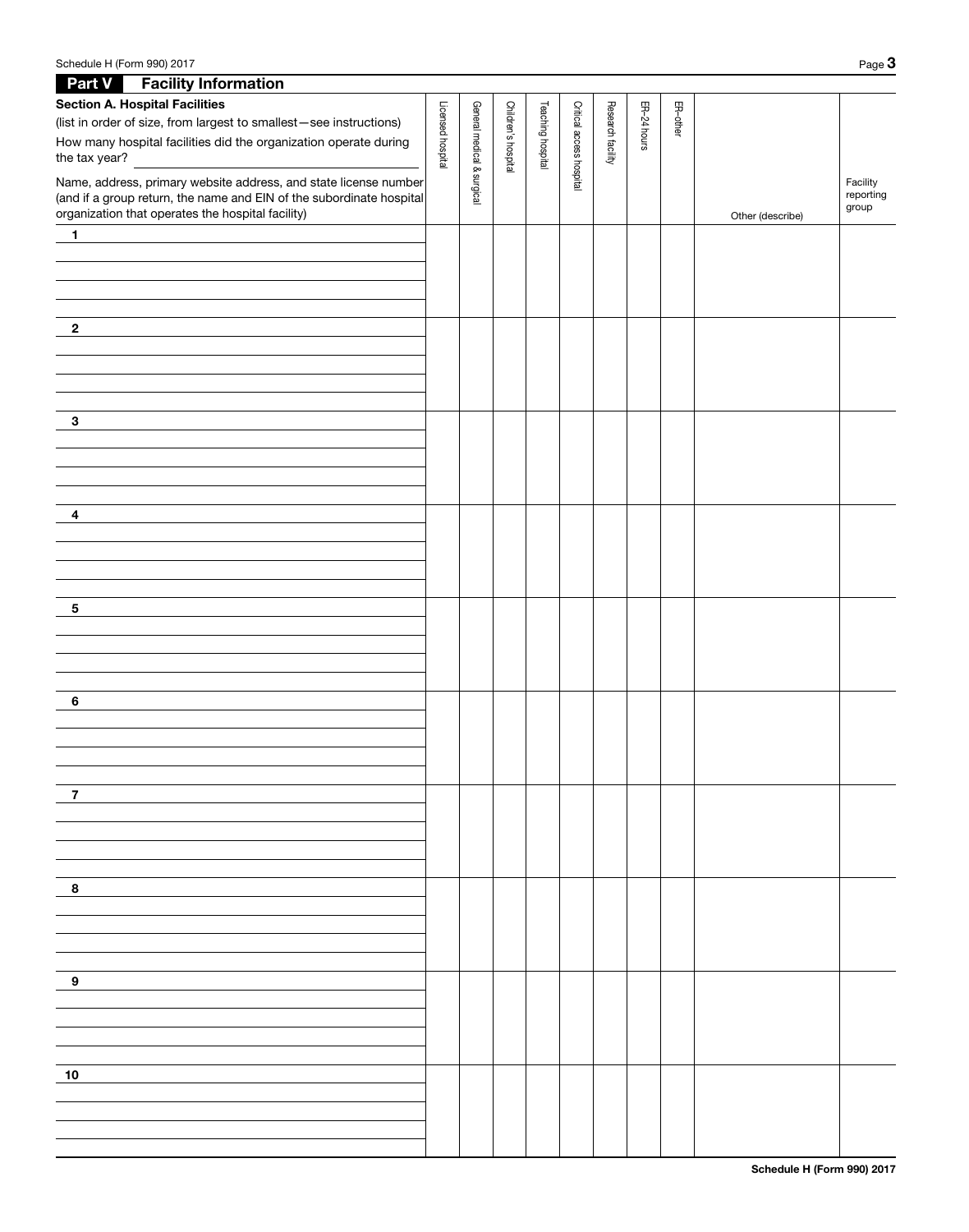# Part V Facility Information *(continued)*

Section B. Facility Policies and Practices

(complete a separate Section B for each of the hospital facilities or facility reporting groups listed in Part V, Section A)

### Name of hospital facility or letter of facility reporting group Line number of hospital facility, or line numbers of hospital facilities in a facility reporting group (from Part V, Section A):

|                       |                                                                                                                                                                                                                                                                                                                                                                                                                                                                                                                                        |                 | <b>Yes</b> | No |  |  |
|-----------------------|----------------------------------------------------------------------------------------------------------------------------------------------------------------------------------------------------------------------------------------------------------------------------------------------------------------------------------------------------------------------------------------------------------------------------------------------------------------------------------------------------------------------------------------|-----------------|------------|----|--|--|
|                       | <b>Community Health Needs Assessment</b>                                                                                                                                                                                                                                                                                                                                                                                                                                                                                               |                 |            |    |  |  |
| 1                     | Was the hospital facility first licensed, registered, or similarly recognized by a state as a hospital facility in the                                                                                                                                                                                                                                                                                                                                                                                                                 | 1.              |            |    |  |  |
| $\mathbf{2}$          | Was the hospital facility acquired or placed into service as a tax-exempt hospital in the current tax year or<br>the immediately preceding tax year? If "Yes," provide details of the acquisition in Section C.                                                                                                                                                                                                                                                                                                                        | $\mathbf{2}$    |            |    |  |  |
| 3                     | During the tax year or either of the two immediately preceding tax years, did the hospital facility conduct a<br>community health needs assessment (CHNA)? If "No," skip to line 12                                                                                                                                                                                                                                                                                                                                                    |                 |            |    |  |  |
| а<br>b<br>с<br>d<br>е | If "Yes," indicate what the CHNA report describes (check all that apply):<br>A definition of the community served by the hospital facility<br>Demographics of the community<br>Existing health care facilities and resources within the community that are available to respond to the<br>$\blacksquare$<br>health needs of the community<br>How data was obtained<br>The significant health needs of the community                                                                                                                    |                 |            |    |  |  |
| f<br>g                | Primary and chronic disease needs and other health issues of uninsured persons, low-income persons,<br>and minority groups<br>The process for identifying and prioritizing community health needs and services to meet the<br>community health needs                                                                                                                                                                                                                                                                                   |                 |            |    |  |  |
| h<br>Ť                | The process for consulting with persons representing the community's interests<br>The impact of any actions taken to address the significant health needs identified in the hospital<br>facility's prior CHNA(s)                                                                                                                                                                                                                                                                                                                       |                 |            |    |  |  |
|                       | Other (describe in Section C)                                                                                                                                                                                                                                                                                                                                                                                                                                                                                                          |                 |            |    |  |  |
| 4<br>5                | Indicate the tax year the hospital facility last conducted a CHNA: 20<br>In conducting its most recent CHNA, did the hospital facility take into account input from persons who represent<br>the broad interests of the community served by the hospital facility, including those with special knowledge of or<br>expertise in public health? If "Yes," describe in Section C how the hospital facility took into account input from<br>persons who represent the community, and identify the persons the hospital facility consulted | 5               |            |    |  |  |
|                       | 6 a Was the hospital facility's CHNA conducted with one or more other hospital facilities? If "Yes," list the other                                                                                                                                                                                                                                                                                                                                                                                                                    | 6a              |            |    |  |  |
|                       | b Was the hospital facility's CHNA conducted with one or more organizations other than hospital facilities? If "Yes,"<br>list the other organizations in Section C<br>المتابعة والمتابعة المتابعة المتابعة المتابعة المتابعة المتابعة المتابعة المتابعة المتابعة المتابعة المتابعة                                                                                                                                                                                                                                                     | 6b              |            |    |  |  |
| 7                     | Did the hospital facility make its CHNA report widely available to the public?<br>If "Yes," indicate how the CHNA report was made widely available (check all that apply):                                                                                                                                                                                                                                                                                                                                                             | $\overline{7}$  |            |    |  |  |
| a<br>b                | ப<br>Other website (list url):                                                                                                                                                                                                                                                                                                                                                                                                                                                                                                         |                 |            |    |  |  |
| с<br>d                | Made a paper copy available for public inspection without charge at the hospital facility<br>$\Box$<br>□ Other (describe in Section C)                                                                                                                                                                                                                                                                                                                                                                                                 |                 |            |    |  |  |
| 8                     | Did the hospital facility adopt an implementation strategy to meet the significant community health needs<br>identified through its most recently conducted CHNA? If "No," skip to line 11<br>and a straightful contract and a                                                                                                                                                                                                                                                                                                         | 8               |            |    |  |  |
| 9                     | Indicate the tax year the hospital facility last adopted an implementation strategy: 20                                                                                                                                                                                                                                                                                                                                                                                                                                                |                 |            |    |  |  |
| 10                    | Is the hospital facility's most recently adopted implementation strategy posted on a website? $\ldots$                                                                                                                                                                                                                                                                                                                                                                                                                                 | 10              |            |    |  |  |
| а<br>b                | If "Yes," (list url):<br>If "No," is the hospital facility's most recently adopted implementation strategy attached to this return?                                                                                                                                                                                                                                                                                                                                                                                                    | 10 <sub>b</sub> |            |    |  |  |
| 11                    | Describe in Section C how the hospital facility is addressing the significant needs identified in its most<br>recently conducted CHNA and any such needs that are not being addressed together with the reasons why<br>such needs are not being addressed.                                                                                                                                                                                                                                                                             |                 |            |    |  |  |
|                       | 12 a Did the organization incur an excise tax under section 4959 for the hospital facility's failure to conduct a<br>CHNA as required by section 501(r)(3)? $\therefore$ $\therefore$ $\therefore$ $\therefore$ $\therefore$ $\therefore$ $\therefore$ $\therefore$ $\therefore$ $\therefore$ $\therefore$ $\therefore$                                                                                                                                                                                                                | 12a             |            |    |  |  |
|                       | <b>b</b> If "Yes" to line 12a, did the organization file Form 4720 to report the section 4959 excise tax? $\therefore$ $\therefore$                                                                                                                                                                                                                                                                                                                                                                                                    | 12 <sub>b</sub> |            |    |  |  |
|                       | c If "Yes" to line 12b, what is the total amount of section 4959 excise tax the organization reported on Form<br>4720 for all of its hospital facilities? \$                                                                                                                                                                                                                                                                                                                                                                           |                 |            |    |  |  |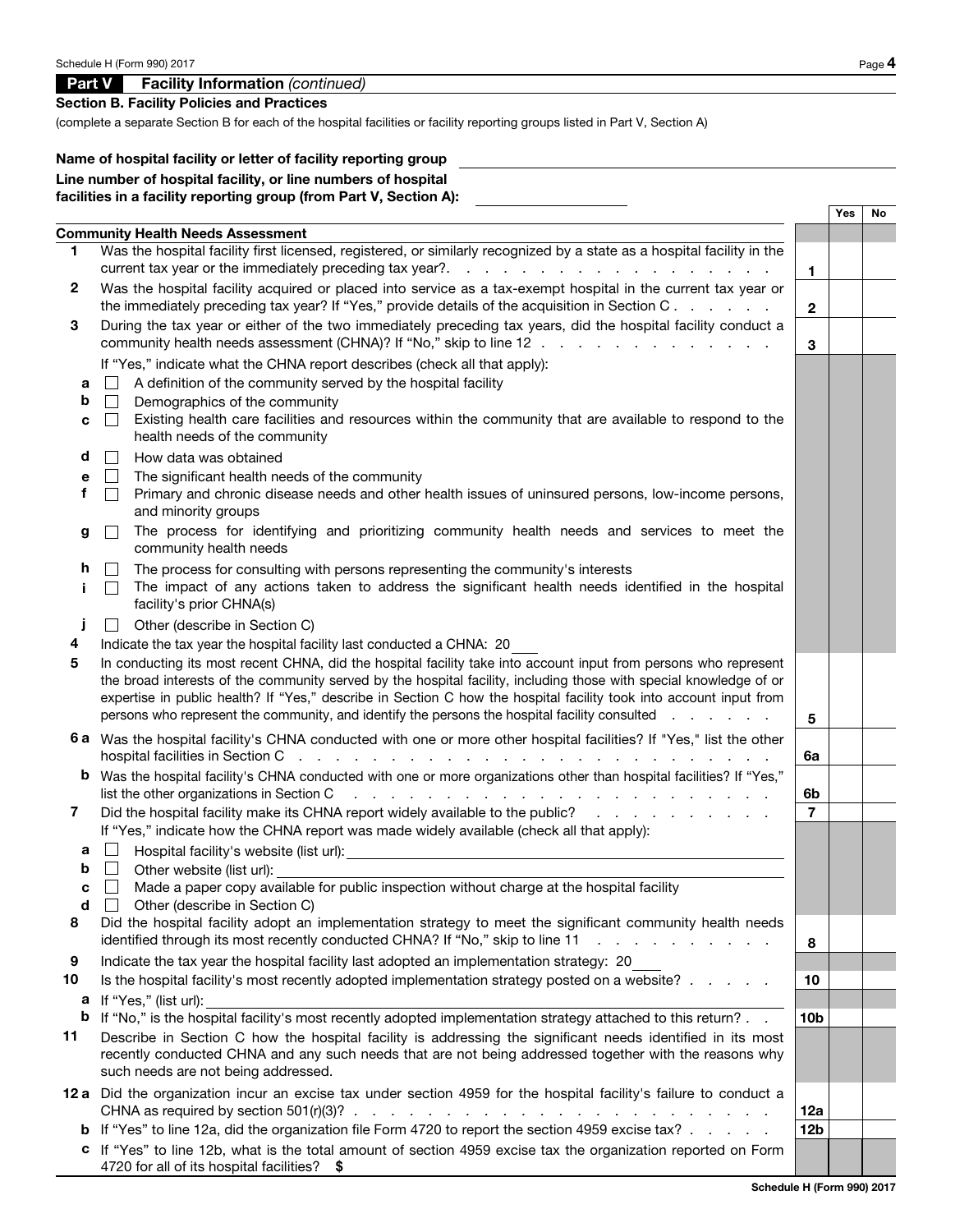|    |                | Financial Assistance Policy (FAP)                                                                                                     |    |     |    |
|----|----------------|---------------------------------------------------------------------------------------------------------------------------------------|----|-----|----|
|    |                |                                                                                                                                       |    |     |    |
|    |                | Name of hospital facility or letter of facility reporting group                                                                       |    | Yes | No |
|    |                | Did the hospital facility have in place during the tax year a written financial assistance policy that:                               |    |     |    |
| 13 |                | Explained eligibility criteria for financial assistance, and whether such assistance included free or discounted care?                | 13 |     |    |
|    |                | If "Yes," indicate the eligibility criteria explained in the FAP:                                                                     |    |     |    |
| a  |                | Federal poverty guidelines (FPG), with FPG family income limit for eligibility for free care of<br>%                                  |    |     |    |
|    |                | and FPG family income limit for eligibility for discounted care of<br>%                                                               |    |     |    |
| b  |                | Income level other than FPG (describe in Section C)                                                                                   |    |     |    |
| c  | $\mathbb{R}^n$ | Asset level                                                                                                                           |    |     |    |
| d  |                | Medical indigency                                                                                                                     |    |     |    |
| е  | $\mathbb{R}^n$ | Insurance status                                                                                                                      |    |     |    |
| f  | $\mathbb{R}^n$ | Underinsurance status                                                                                                                 |    |     |    |
| g  | $\perp$        | Residency                                                                                                                             |    |     |    |
| h  |                | Other (describe in Section C)                                                                                                         |    |     |    |
| 14 |                | Explained the basis for calculating amounts charged to patients?                                                                      | 14 |     |    |
| 15 |                |                                                                                                                                       | 15 |     |    |
|    |                | If "Yes," indicate how the hospital facility's FAP or FAP application form (including accompanying                                    |    |     |    |
|    |                | instructions) explained the method for applying for financial assistance (check all that apply):                                      |    |     |    |
| a  |                | Described the information the hospital facility may require an individual to provide as part of his or her                            |    |     |    |
|    |                | application                                                                                                                           |    |     |    |
| b  | $\mathbb{R}^n$ | Described the supporting documentation the hospital facility may require an individual to submit as part<br>of his or her application |    |     |    |
|    |                | Provided the contact information of hospital facility staff who can provide an individual with information                            |    |     |    |
| c  | $\mathbb{R}^n$ | about the FAP and FAP application process                                                                                             |    |     |    |
| d  | $\sim$         | Provided the contact information of nonprofit organizations or government agencies that may be                                        |    |     |    |
|    |                | sources of assistance with FAP applications                                                                                           |    |     |    |
| е  |                | Other (describe in Section C)                                                                                                         |    |     |    |
| 16 |                | Was widely publicized within the community served by the hospital facility?                                                           | 16 |     |    |
|    |                | If "Yes," indicate how the hospital facility publicized the policy (check all that apply):                                            |    |     |    |
| a  | $\mathbf{I}$   | The FAP was widely available on a website (list url):                                                                                 |    |     |    |
| b  | $\mathbf{1}$   | The FAP application form was widely available on a website (list url):                                                                |    |     |    |
| c  |                | A plain language summary of the FAP was widely available on a website (list url):                                                     |    |     |    |
| d  |                | The FAP was available upon request and without charge (in public locations in the hospital facility and                               |    |     |    |
|    |                | by mail)                                                                                                                              |    |     |    |
| е  |                | The FAP application form was available upon request and without charge (in public locations in the<br>hospital facility and by mail)  |    |     |    |
| f  |                | A plain language summary of the FAP was available upon request and without charge (in public                                          |    |     |    |
|    |                | locations in the hospital facility and by mail)                                                                                       |    |     |    |
| g  | $\Box$         | Individuals were notified about the FAP by being offered a paper copy of the plain language summary of                                |    |     |    |
|    |                | the FAP, by receiving a conspicuous written notice about the FAP on their billing statements, and via                                 |    |     |    |
|    |                | conspicuous public displays or other measures reasonably calculated to attract patients' attention                                    |    |     |    |
|    |                |                                                                                                                                       |    |     |    |
| h. |                | Notified members of the community who are most likely to require financial assistance about availability<br>of the FAP                |    |     |    |
|    |                | The FAP, FAP application form, and plain language summary of the FAP were translated into the                                         |    |     |    |
| L. |                | primary language(s) spoken by LEP populations                                                                                         |    |     |    |
|    |                | Other (describe in Section C)                                                                                                         |    |     |    |
|    |                | Schodule H (Form 000) 20                                                                                                              |    |     |    |

**Facility Information** *(continued)*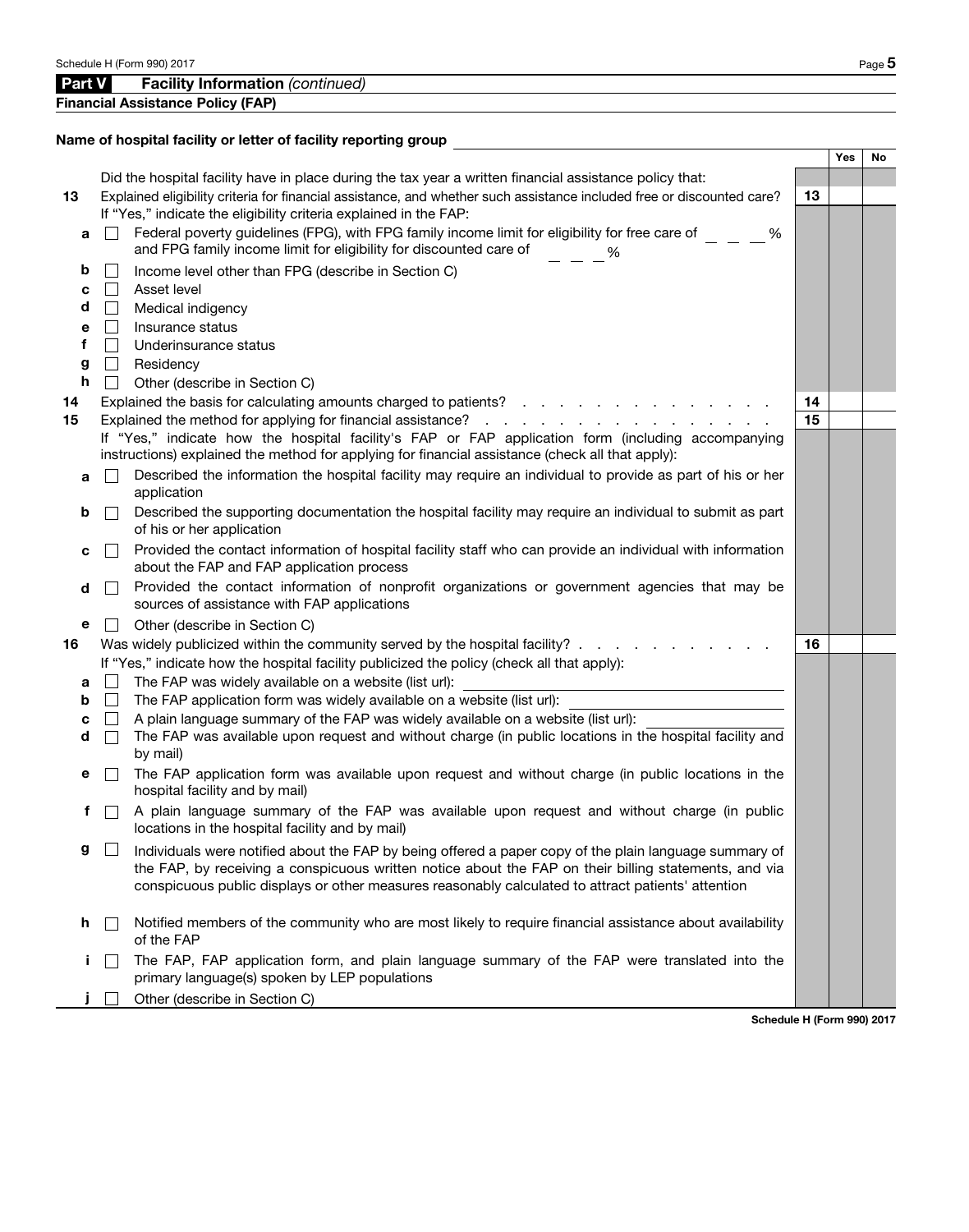Billing and Collections

|                       | Name of hospital facility or letter of facility reporting group                                                                                                                                                                                                                                                                                                                                                                                                                                                            |     |    |
|-----------------------|----------------------------------------------------------------------------------------------------------------------------------------------------------------------------------------------------------------------------------------------------------------------------------------------------------------------------------------------------------------------------------------------------------------------------------------------------------------------------------------------------------------------------|-----|----|
|                       |                                                                                                                                                                                                                                                                                                                                                                                                                                                                                                                            | Yes | No |
| 17                    | Did the hospital facility have in place during the tax year a separate billing and collections policy, or a written<br>financial assistance policy (FAP) that explained all of the actions the hospital facility or other authorized party<br>may take upon nonpayment?<br>$\mathcal{L}^{\mathcal{A}}$ . The contribution of the contribution of the contribution of the contribution of the contribution of the contribution of the contribution of the contribution of the contribution of the contribution of the<br>17 |     |    |
| 18                    | Check all of the following actions against an individual that were permitted under the hospital facility's<br>policies during the tax year before making reasonable efforts to determine the individual's eligibility under the<br>facility's FAP:                                                                                                                                                                                                                                                                         |     |    |
| а<br>b<br>c           | Reporting to credit agency(ies)<br>$\mathbf{L}$<br>Selling an individual's debt to another party<br>$\perp$<br>Deferring, denying, or requiring a payment before providing medically necessary care due to<br>$\perp$<br>nonpayment of a previous bill for care covered under the hospital facility's FAP                                                                                                                                                                                                                  |     |    |
| d<br>е<br>f<br>19     | Actions that require a legal or judicial process<br>Other similar actions (describe in Section C)<br>$\perp$<br>$\Box$<br>None of these actions or other similar actions were permitted<br>Did the hospital facility or other authorized party perform any of the following actions during the tax year<br>before making reasonable efforts to determine the individual's eligibility under the facility's FAP?<br>19                                                                                                      |     |    |
| а<br>b<br>с           | If "Yes," check all actions in which the hospital facility or a third party engaged:<br>$\perp$<br>Reporting to credit agency(ies)<br>Selling an individual's debt to another party<br>$\perp$<br>Deferring, denying, or requiring a payment before providing medically necessary care due to<br>$\Box$<br>nonpayment of a previous bill for care covered under the hospital facility's FAP                                                                                                                                |     |    |
| d<br>е<br>20<br>a     | $\perp$<br>Actions that require a legal or judicial process<br>Other similar actions (describe in Section C)<br>Indicate which efforts the hospital facility or other authorized party made before initiating any of the actions listed (whether or<br>not checked) in line 19 (check all that apply):<br>Provided a written notice about upcoming ECAs (Extraordinary Collection Action) and a plain language summary of the<br>$\mathbb{R}^n$<br>FAP at least 30 days before initiating those ECAs                       |     |    |
| b<br>c<br>d<br>е<br>f | Made a reasonable effort to orally notify individuals about the FAP and FAP application process<br>$\perp$<br>$\perp$<br>Processed incomplete and complete FAP applications<br>Made presumptive eligibility determinations<br>$\Box$<br>$\vert \ \vert$<br>Other (describe in Section C)<br>None of these efforts were made<br><b>Policy Relating to Emergency Medical Care</b>                                                                                                                                            |     |    |
| 21                    | Did the hospital facility have in place during the tax year a written policy relating to emergency medical care<br>that required the hospital facility to provide, without discrimination, care for emergency medical conditions to<br>individuals regardless of their eligibility under the hospital facility's financial assistance policy?<br>21                                                                                                                                                                        |     |    |
| a<br>b<br>c<br>d      | If "No," indicate why:<br>The hospital facility did not provide care for any emergency medical conditions<br>$\Box$<br>$\perp$<br>The hospital facility's policy was not in writing<br>The hospital facility limited who was eligible to receive care for emergency medical conditions (describe<br>$\perp$<br>in Section C)<br>Other (describe in Section C)                                                                                                                                                              |     |    |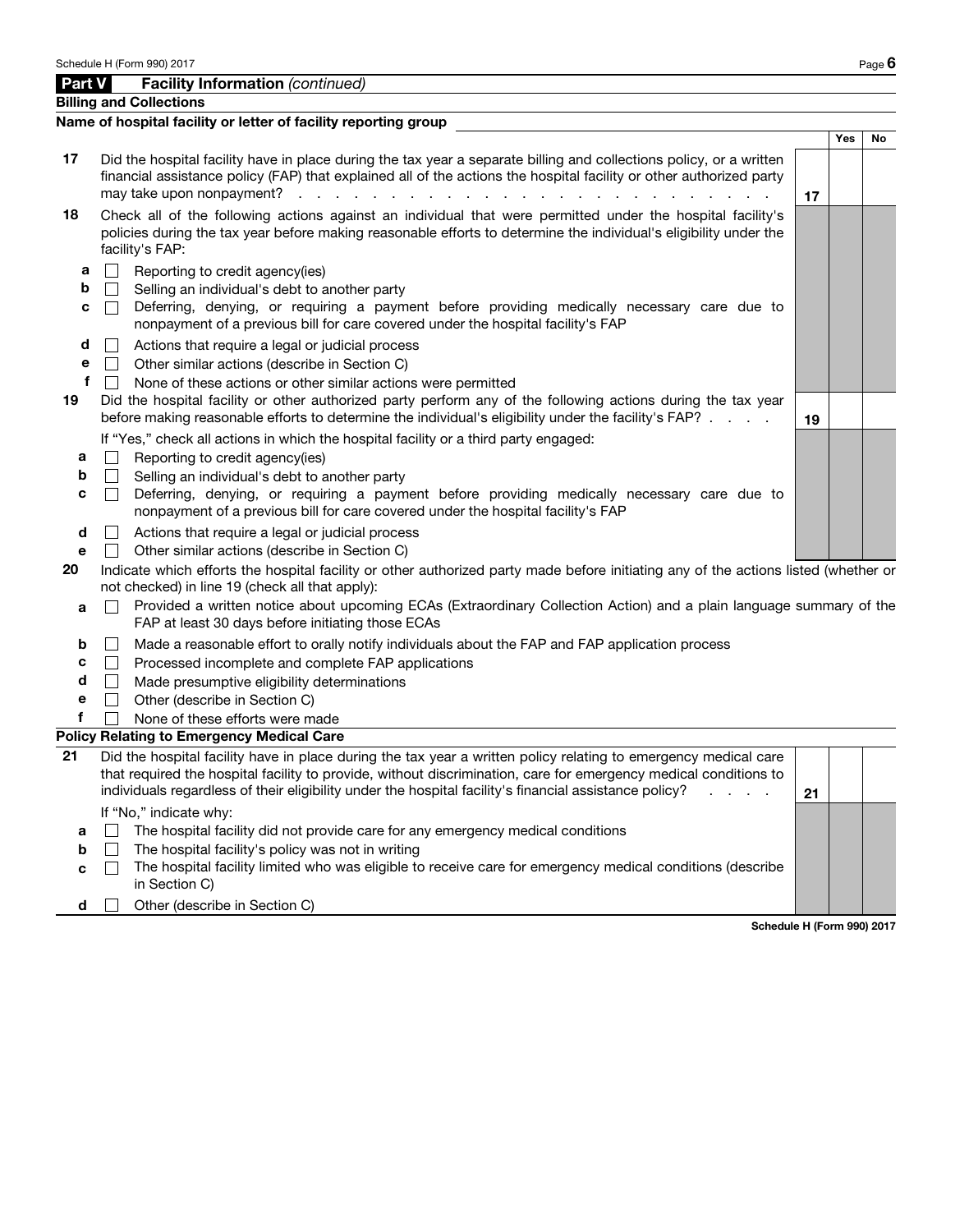|               | Schedule H (Form 990) 2017                                                                                                                                                                                                  |                                                                                                                                                                                                                                                               |    |     | Page 7    |
|---------------|-----------------------------------------------------------------------------------------------------------------------------------------------------------------------------------------------------------------------------|---------------------------------------------------------------------------------------------------------------------------------------------------------------------------------------------------------------------------------------------------------------|----|-----|-----------|
| <b>Part V</b> |                                                                                                                                                                                                                             | <b>Facility Information (continued)</b>                                                                                                                                                                                                                       |    |     |           |
|               |                                                                                                                                                                                                                             | Charges to Individuals Eligible for Assistance Under the FAP (FAP-Eligible Individuals)                                                                                                                                                                       |    |     |           |
|               |                                                                                                                                                                                                                             | Name of hospital facility or letter of facility reporting group                                                                                                                                                                                               |    |     |           |
|               |                                                                                                                                                                                                                             |                                                                                                                                                                                                                                                               |    | Yes | <b>No</b> |
| 22            |                                                                                                                                                                                                                             | Indicate how the hospital facility determined, during the tax year, the maximum amounts that can be charged<br>to FAP-eligible individuals for emergency or other medically necessary care.                                                                   |    |     |           |
| a             |                                                                                                                                                                                                                             | The hospital facility used a look-back method based on claims allowed by Medicare fee-for-service<br>during a prior 12-month period                                                                                                                           |    |     |           |
| b             |                                                                                                                                                                                                                             | The hospital facility used a look-back method based on claims allowed by Medicare fee-for-service and<br>all private health insurers that pay claims to the hospital facility during a prior 12-month period                                                  |    |     |           |
| c             |                                                                                                                                                                                                                             | The hospital facility used a look-back method based on claims allowed by Medicaid, either alone or in<br>combination with Medicare fee-for-service and all private health insurers that pay claims to the hospital<br>facility during a prior 12-month period |    |     |           |
| d             |                                                                                                                                                                                                                             | The hospital facility used a prospective Medicare or Medicaid method                                                                                                                                                                                          |    |     |           |
| 23            | During the tax year, did the hospital facility charge any FAP-eligible individual to whom the hospital facility<br>provided emergency or other medically necessary services more than the amounts generally billed to<br>23 |                                                                                                                                                                                                                                                               |    |     |           |
|               |                                                                                                                                                                                                                             | If "Yes," explain in Section C.                                                                                                                                                                                                                               |    |     |           |
| 24            |                                                                                                                                                                                                                             | During the tax year, did the hospital facility charge any FAP-eligible individual an amount equal to the gross                                                                                                                                                | 24 |     |           |
|               |                                                                                                                                                                                                                             | If "Yes," explain in Section C.                                                                                                                                                                                                                               |    |     |           |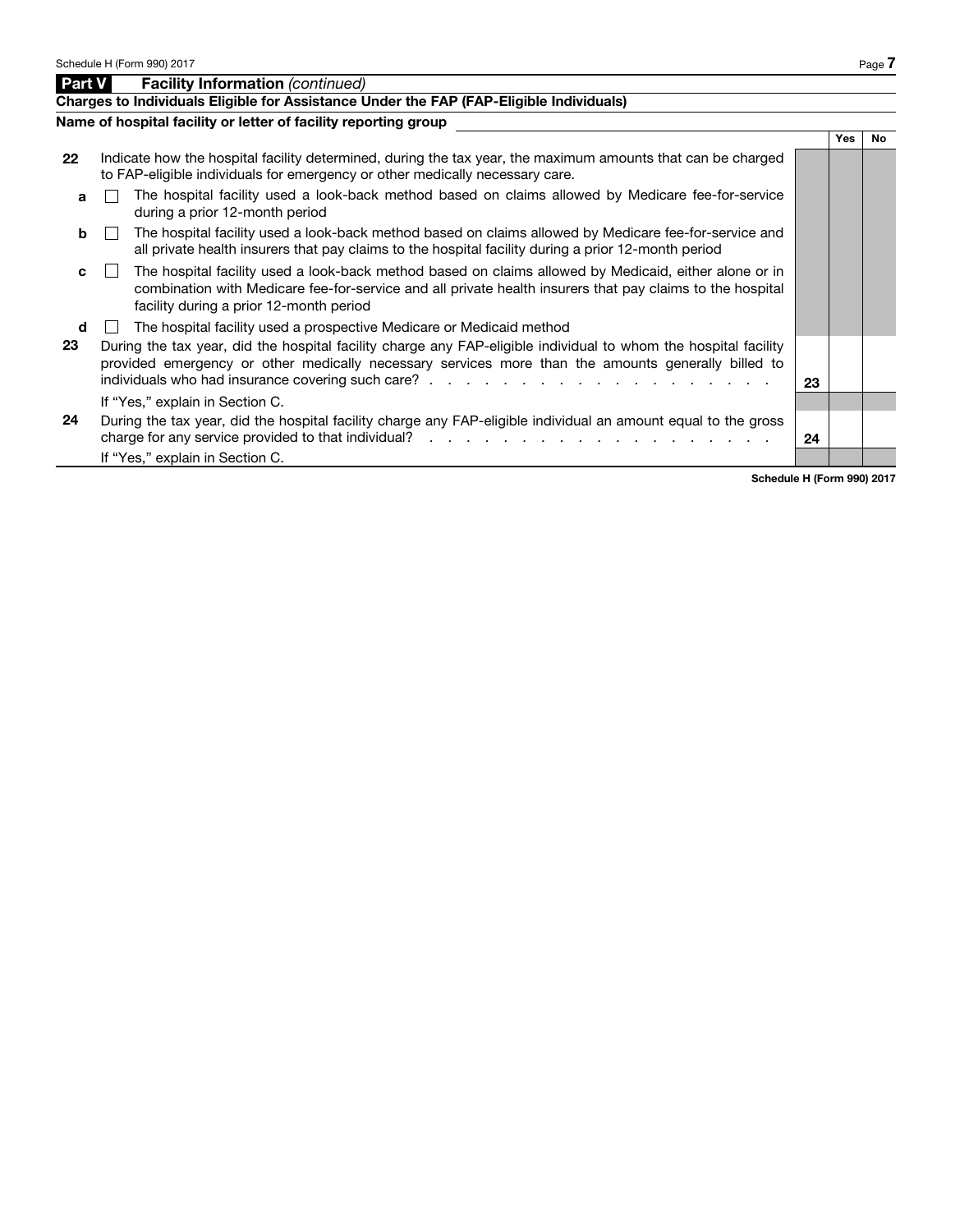Part V Facility Information *(continued)*

Section C. Supplemental Information for Part V, Section B. Provide descriptions required for Part V, Section B, lines 2, 3j, 5, 6a, 6b, 7d, 11, 13b, 13h, 15e, 16j, 18e, 19e, 20e, 21c, 21d, 23, and 24. If applicable, provide separate descriptions for each hospital facility in a facility reporting group, designated by facility reporting group letter and hospital facility line number from Part V, Section A ("A, 1," "A, 4," "B, 2," "B, 3," etc.) and name of hospital facility.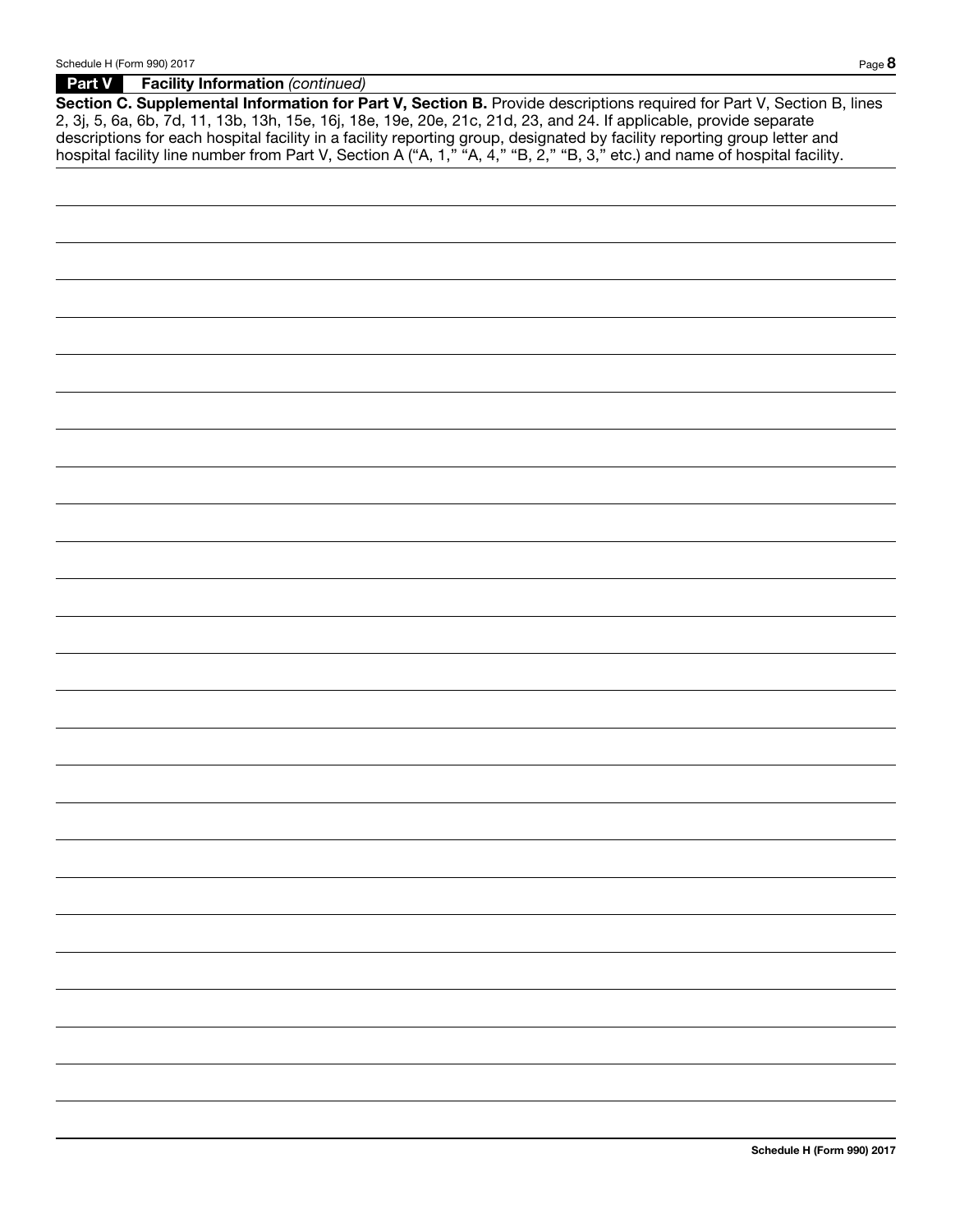**Part V Facility Information** *(continued)* 

## Section D. Other Health Care Facilities That Are Not Licensed, Registered, or Similarly Recognized as a Hospital Facility (list in order of size, from largest to smallest)

How many non-hospital health care facilities did the organization operate during the tax year?

| $\blacktriangleleft$<br>$\overline{\mathbf{2}}$<br>$\mathbf{3}$<br>$\overline{\mathbf{4}}$<br>$\sqrt{5}$<br>$6\phantom{a}$<br>$\overline{7}$<br>$\bf8$<br>$\boldsymbol{9}$<br>$10$ | Name and address | Type of Facility (describe) |
|------------------------------------------------------------------------------------------------------------------------------------------------------------------------------------|------------------|-----------------------------|
|                                                                                                                                                                                    |                  |                             |
|                                                                                                                                                                                    |                  |                             |
|                                                                                                                                                                                    |                  |                             |
|                                                                                                                                                                                    |                  |                             |
|                                                                                                                                                                                    |                  |                             |
|                                                                                                                                                                                    |                  |                             |
|                                                                                                                                                                                    |                  |                             |
|                                                                                                                                                                                    |                  |                             |
|                                                                                                                                                                                    |                  |                             |
|                                                                                                                                                                                    |                  |                             |
|                                                                                                                                                                                    |                  |                             |
|                                                                                                                                                                                    |                  |                             |
|                                                                                                                                                                                    |                  |                             |
|                                                                                                                                                                                    |                  |                             |
|                                                                                                                                                                                    |                  |                             |
|                                                                                                                                                                                    |                  |                             |
|                                                                                                                                                                                    |                  |                             |
|                                                                                                                                                                                    |                  |                             |
|                                                                                                                                                                                    |                  |                             |
|                                                                                                                                                                                    |                  |                             |
|                                                                                                                                                                                    |                  |                             |
|                                                                                                                                                                                    |                  |                             |
|                                                                                                                                                                                    |                  |                             |
|                                                                                                                                                                                    |                  |                             |
|                                                                                                                                                                                    |                  |                             |
|                                                                                                                                                                                    |                  |                             |